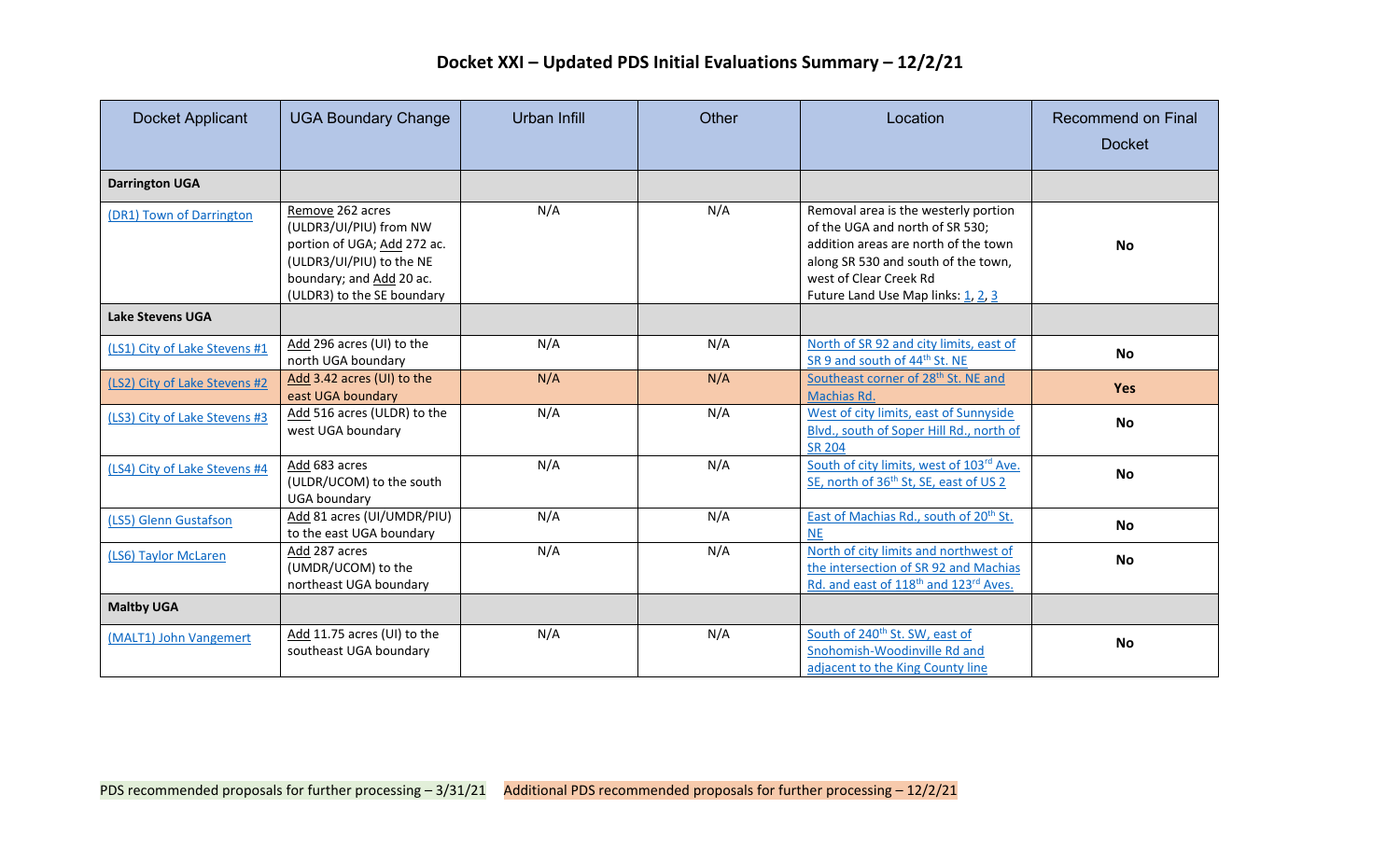| Docket Applicant                             | <b>UGA Boundary Change</b>                                    | <b>Urban Infill</b>                                                         | Other                                            | Location                                                                                                                                        | <b>Recommend on Final</b><br><b>Docket</b> |
|----------------------------------------------|---------------------------------------------------------------|-----------------------------------------------------------------------------|--------------------------------------------------|-------------------------------------------------------------------------------------------------------------------------------------------------|--------------------------------------------|
| <b>Marysville UGA</b>                        |                                                               |                                                                             |                                                  |                                                                                                                                                 |                                            |
| (MV1) Natural 9 Holdings                     | Add 141 acres (UMDR) to<br>the east UGA boundary              | N/A                                                                         | Delete GPP Objective<br>LU6.D and Policy LU6.D.1 | East of city limits, south of 132nd St.<br>NE and west of 67 <sup>th</sup> Ave. NE                                                              | <b>No</b>                                  |
| (MV2) Northpoint<br>Development              | Add 182.5 acres (UI) to the<br>east UGA boundary              | N/A                                                                         | Delete GPP Objective<br>LU6.D and Policy LU6.D.1 | North and east of city limits, north of<br>152 <sup>nd</sup> St. NE and west of 67 <sup>th</sup> Ave. NE                                        | <b>No</b>                                  |
| <b>Monroe UGA</b>                            |                                                               |                                                                             |                                                  |                                                                                                                                                 |                                            |
| (MON1) Wade Edelbrock                        | Add 87 acres (ULDR) to the<br>north UGA boundary              | N/A                                                                         | N/A                                              | North of city limits and northeast of<br><b>Chain Lake Road</b>                                                                                 | <b>No</b>                                  |
| (MON2) Davis-Johnson                         | Add 22 acres (ULDR) to the<br>north UGA boundary              | N/A                                                                         | N/A                                              | North of city limits and west of Chain<br>Lake Road                                                                                             | <b>No</b>                                  |
| <b>Stanwood UGA</b>                          |                                                               |                                                                             |                                                  |                                                                                                                                                 |                                            |
| (STAN1) City of Stanwood<br><b>WITHDRAWN</b> | Add 18 acres (PIU/retain<br>RCF) to the west UGA<br>boundary  | N/A                                                                         | N/A                                              | North of SR 532 and the city limits<br>and bounded on the west by the<br><b>Stillaguamish River</b>                                             | <b>No</b>                                  |
| <b>Southwest UGA</b>                         |                                                               |                                                                             |                                                  |                                                                                                                                                 |                                            |
| (SW8) Charles Austin                         | Add 116 acres (ULDR) to the<br>east UGA boundary              | N/A                                                                         | N/A                                              | Along both sides of 43rd Ave.; north of<br>Jewel Rd./196 <sup>th</sup> St. SE, south of 188 <sup>th</sup><br>St. SE, west of transmission lines | <b>No</b>                                  |
| (SW9) Norman Crooks                          | Add 165 acres<br>(ULDR/UMDR/UHDR) to the<br>east UGA boundary | N/A                                                                         | N/A                                              | Along both sides of 43rd Ave., south of<br>Jewel Rd./196 <sup>th</sup> St. SE, north of<br>Maltby Rd., west of transmission lines               | <b>No</b>                                  |
| (SW10) CS Real Estate<br><b>Development</b>  | N/A                                                           | Redesignate 14 acres from<br>UI to Urban Center with<br>implementing zoning | N/A                                              | SW corner of 183rd St. SE and SR 527                                                                                                            | <b>Yes</b>                                 |
| (SW11) Todd McNeal                           | N/A                                                           | Redesignate 5 acres from<br><b>ULDR to UMDR with</b><br>implementing zoning | N/A                                              | West side of 35 <sup>th</sup> Ave. SE, south of<br>164 <sup>th</sup> St. SE and north of 168 <sup>th</sup> St. SE                               | Yes                                        |